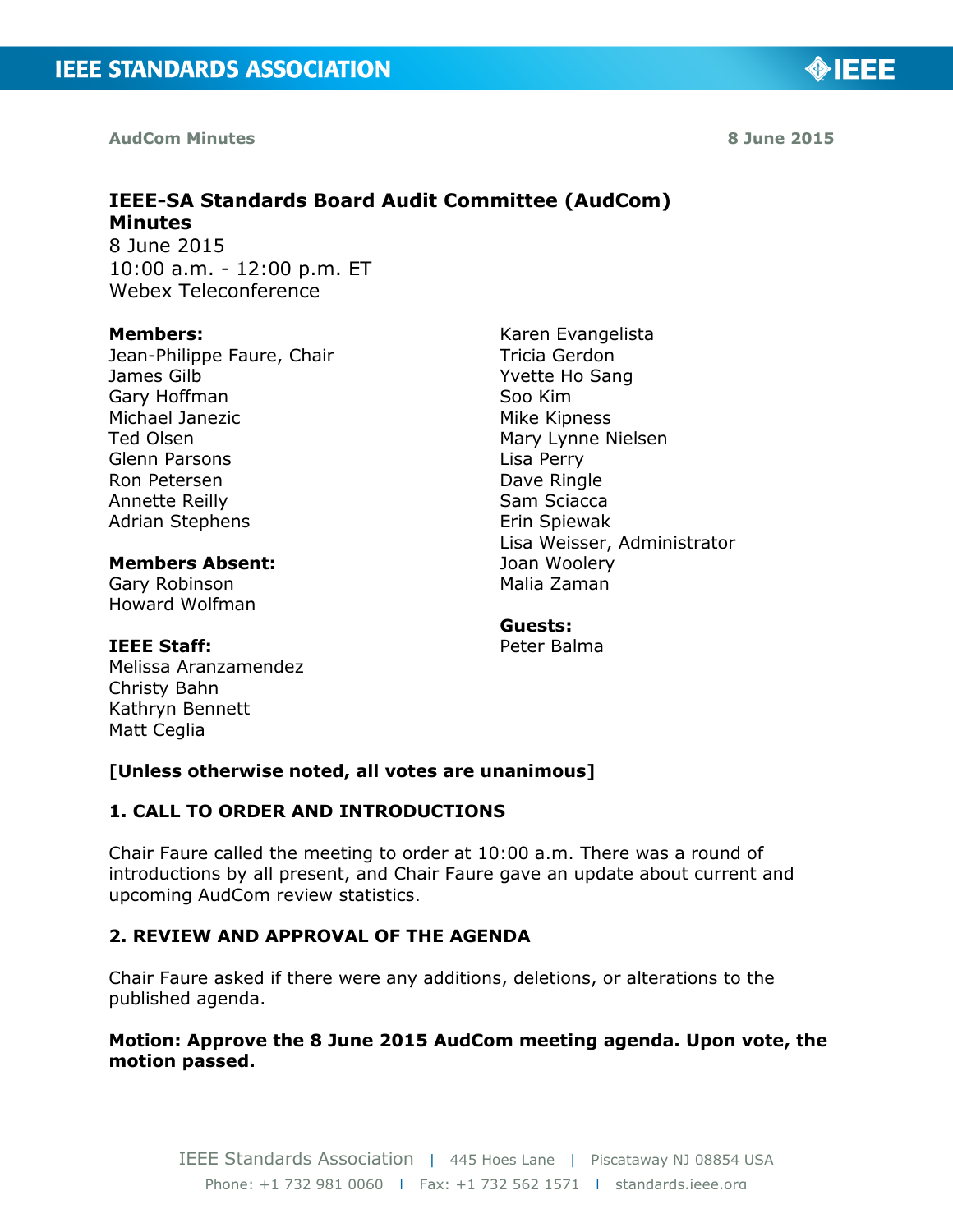### **3. APPROVAL OF MINUTES OF THE 24 March 2015 AUDCOM MEETING**

**Motion: Approve the minutes of the 24 March 2015 meeting. Upon vote, the motion passed.** 

#### **4. P&P REVIEW**

#### **4.1 Status of Continuing Sponsor P&P Review**

4.1.1 SASB/SCC22 - Gary Robinson, James Gilb

James reported that the Sponsor had made the recommended edits to the P&P document, and the checklist states that the reviewers recommend acceptance. Gary Hoffman noted an inconsistency on the checklist that makes it appear that the Sponsor did not address the initial concerns. He recommended that the P&Ps be conditionally accepted until the checklist is updated.

#### **Motion: To recommend conditional acceptance of the SASB/SCC22 P&P. Upon vote, the motion passed.**

N.B. - The checklist has been updated and uploaded in myProject on 10 June 2015, and the P&Ps have been fully accepted.

#### **4.2 Status of New Sponsor P&P Review**

4.2.1 SASB/SCC18 - Adrian Stephens, Ted Olsen

#### **Motion: To recommend acceptance of the SASB/SCC18 P&P. Upon vote, the motion passed.**

4.2.2 SEN/SC - Annette Reilly, Howard Wolfman

Annette reported that there are still open comments with regard to some discrepancies about officer roles. The P&P will continue under review and move to the September agenda.

#### **4.3 Status of Continuing Working Group P&P Review**

4.3a Referencing unaudited Sponsor documents (e.g. Sponsor Operating Manuals, etc.) in Working Group P&Ps

Adrian Stephens initiated the discussion about this topic, and Chair Faure agreed that it was a topic to be discussed in more general terms by AudCom as it appears to occur with more frequency now. The agenda item specifically focused on the example of a Working Group P&P document that cites the Sponsor's Operating Manual as a superior document in the hierarchy, but during the discussion it was agreed that this is also an issue with Sponsor P&P documents. It was noted that there may be a need for better instruction as to what can be cited in the hierarchy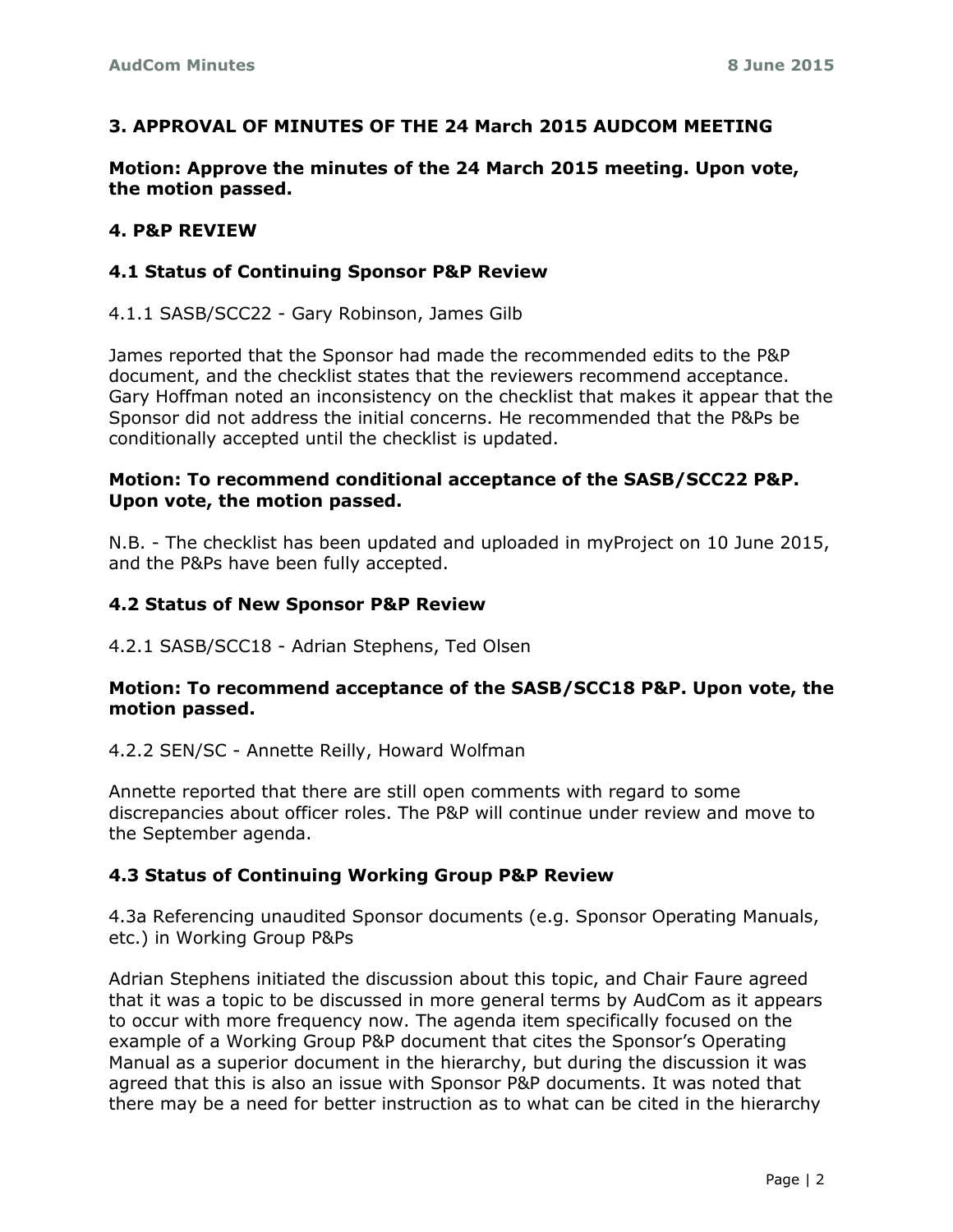as superior. It was agreed that this discussion would continue at the September AudCom meeting in Tokyo.

4.3.1 C/LM/WG802.3 - (common - all IEEE 802 WGs and TAGs) - Ronald Petersen, Gary Hoffman

The reviewers noted that there are still open comments from the checklist that have not been addressed and the P&P will continue under review and move to the September agenda.

4.3.2 PE/EM/Motor - WG112 - Gary Hoffman, Ronald Petersen

#### **Motion: To deem without issue the PE/EM WG112 P&P. Upon vote, the motion passed.**

4.3.3 PE/SUB/WGE9 - (common - all PE/SUB WGs) - Howard Wolfman, Michael Janezic

There is still a delay in response to checklist items. Ted Olsen mentioned that he told PE Tech Council about this. The P&P will continue under review and move to the September agenda.

#### **4.4 Status of New Working Group P&P Review**

4.4.1 COM/DySPAN-SC/DYSPAN-P1900.5 - (common - all COM/DySPAN-SC WGs) - Annette Reilly, Glenn Parsons

#### **Motion: To deem without issue the COM/DySPAN-SC/DYSPAN-P1900.5 - (common - all COM/DySPAN-SC WGs) P&P. Upon vote, the motion passed.**

4.4.2 EMB/11073/PHD - Ronald Petersen, Adrian Stephens

There are still open comments from the checklist that have not been addressed and the P&P will continue under review and move to the September agenda.

4.4.3 PE/PSC/SC6-WG - (common - all PE/PSC WGs) - Glenn Parsons, Michael Janezic

Chair Faure noted that following the March AudCom meeting, PE/PSC was advised that if the WG P&P document was not received by 10 August 2015, AudCom will consider recommending suspension of Sponsor standards development activities at its 1 September meeting. The document was received and the review is underway. The reviewers noted a need for clarification of the use of the term "responsible subcommittee" in some instances. The P&P will continue under review and move to the September meeting agenda.

4.4.4 SASB/SCC14/SCC14.1 - Ted Olsen, Gary Robinson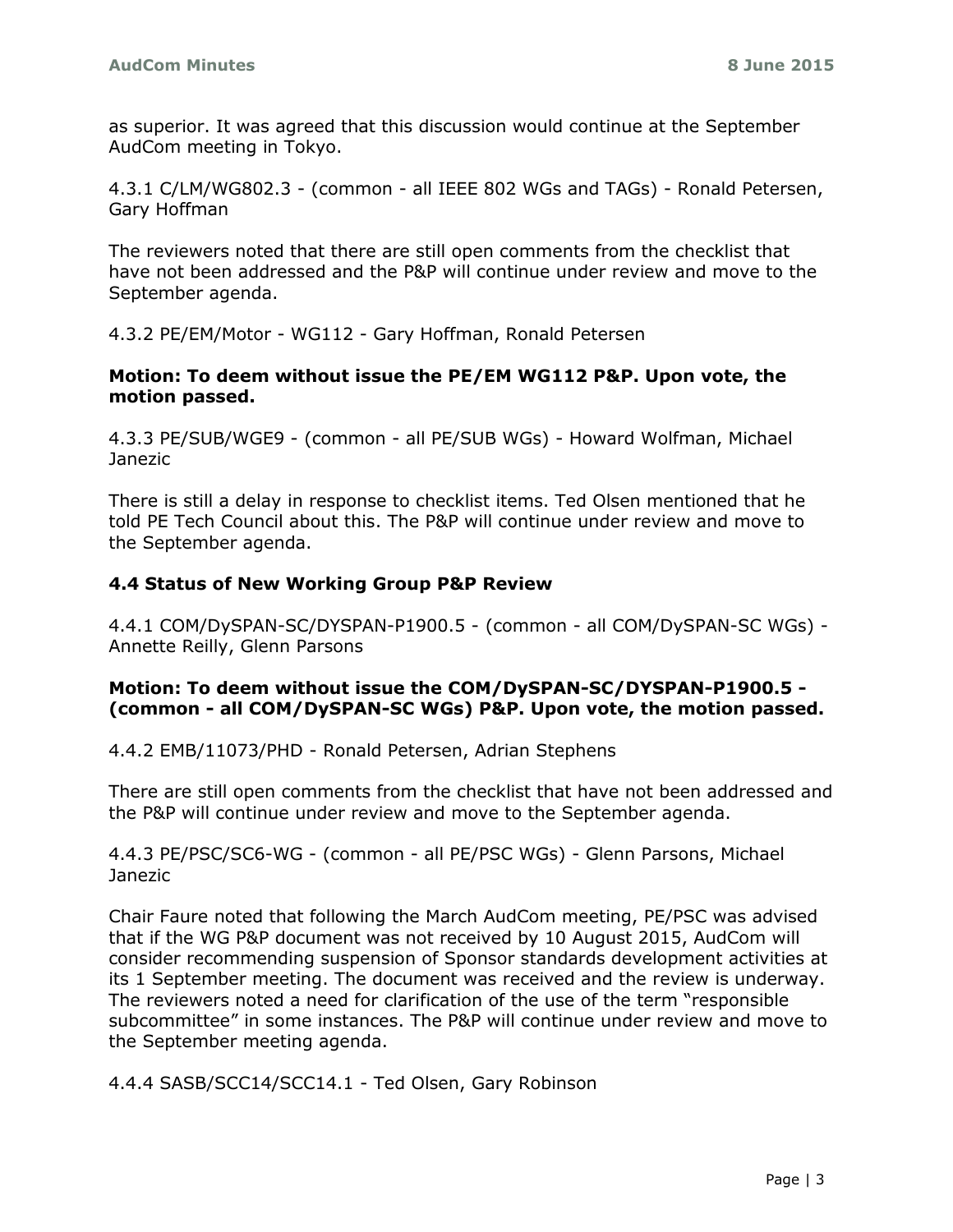There are still open items on the review checklist with regard to officer roles. The P&P will continue under review and move to the September meeting agenda.

4.4.5 SASB/SCC20/1671.1 WG - (common - all SASB/SCC20 WGs) - Adrian Stephens, Ted Olsen

#### **Motion: To deem without issue the SASB/SCC20 (common - all SASB/SCC20 WGs) WG P&P. Upon vote, the motion passed.**

4.4.6 SASB/SCC21/1547\_revwg - (common - all SASB/SCC21 WGs) - James Gilb, Howard Wolfman

This P&P was received close to the AudCom meeting, and it will continue under review and move to the September meeting agenda.

4.4.7 VT/ITS/1609 WG - Ted Olsen, Gary Hoffman

The P&P will continue under review and move to the September agenda.

# **5. OLD BUSINESS**

### **5.1 Review of Comments Received on Draft D1 of 2015 Baseline Updates**

Chair Faure introduced this agenda item with some statistics about the comments received about the Baseline updates and a suggested plan for next steps. He displayed a level of participation strawman that has evolved through discussions in the Ad Hoc on Defining Participant Levels of Involvement in Standards Development Groups. The majority of the discussion dealt with this topic, which was also scheduled to be discussed at this meeting in agenda item 5.2. It was agreed that there would need to be up to two additional 2-hour AudCom teleconferences to discuss the comments received on Draft D1 of the 2015 Baseline updates. The first call will start off with the comments that are not about the definition of participant levels so those comments can be closed out.

#### **AI: Lisa Weisser to send a Doodle poll to set up two additional 2-hour AudCom teleconferences to cover only this topic.**

#### **5.2 Ad Hoc on Defining Participant Levels of Involvement in Standards Development Groups - James Gilb**

This topic was included as part of the discussion in agenda item 5.1. The discussion will continue in the upcoming AudCom meetings (see 5.1).

### **6. NEW BUSINESS**

### **7. DATE OF NEXT MEETING**